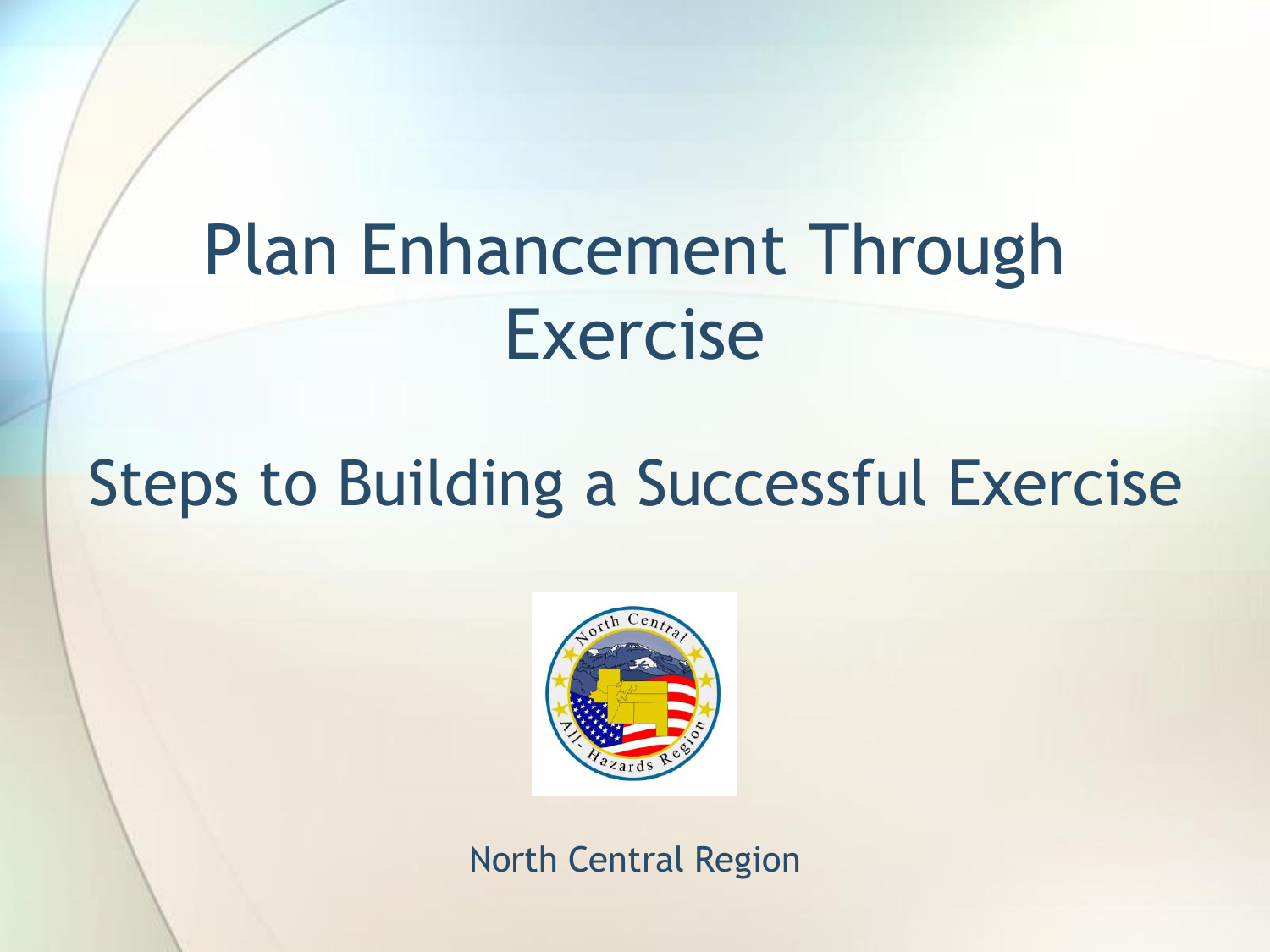### Building An Exercise- What is Needed?

- Plan to Test\*\*\* This is Critical!
- Leadership Support
- Time Commitment



- − Planning Team, Players, Controllers, Recorders
- Willingness to Learn
- Dedication to Follow Up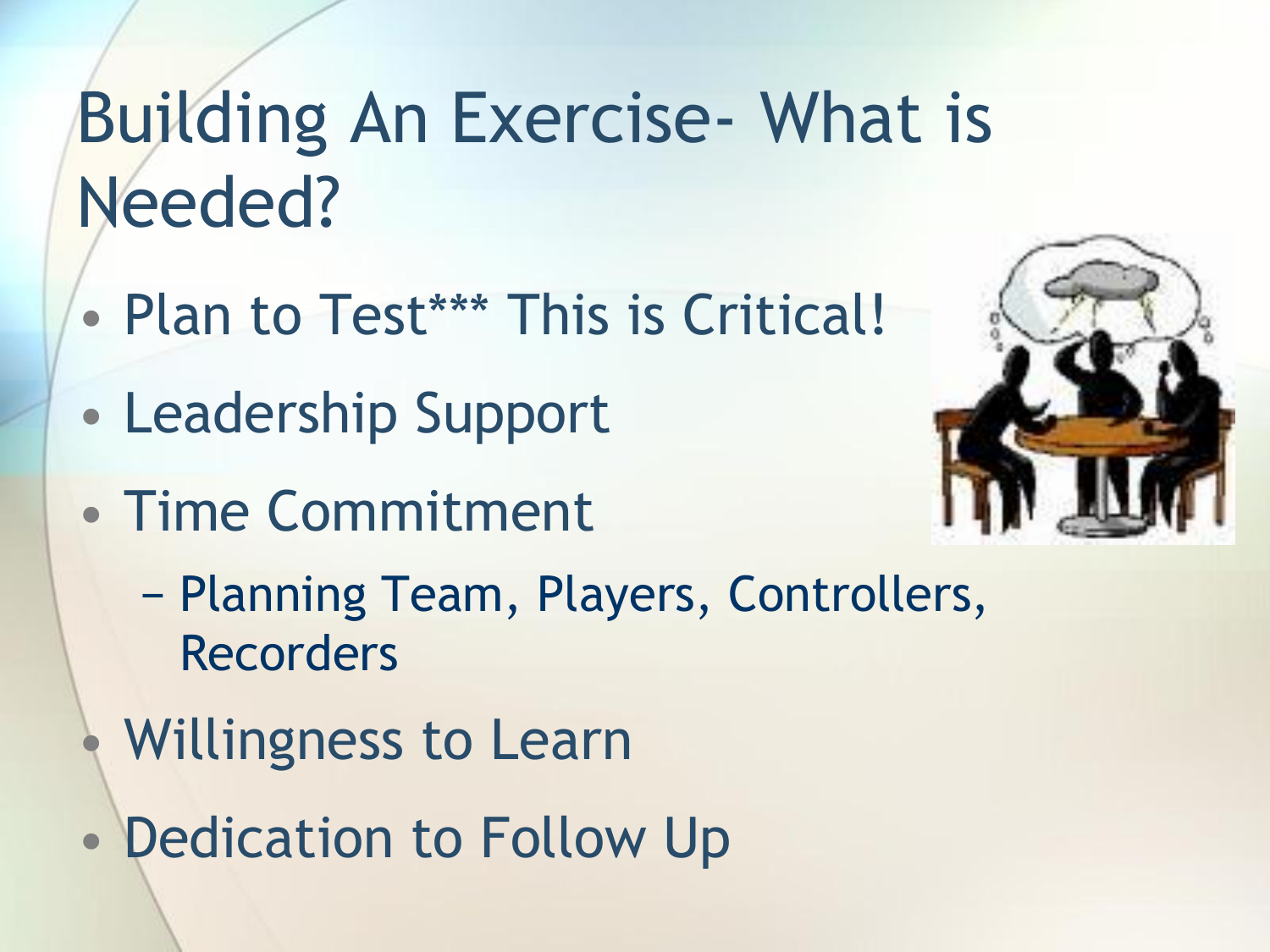# Step 1: Exercise Objectives

- Agree on Final Version of Plan to Test
- Determine Objectives- Clearly define what elements are to be tested
- Stay Focused Throughout exercise planning process, ensure that the objectives are being tested

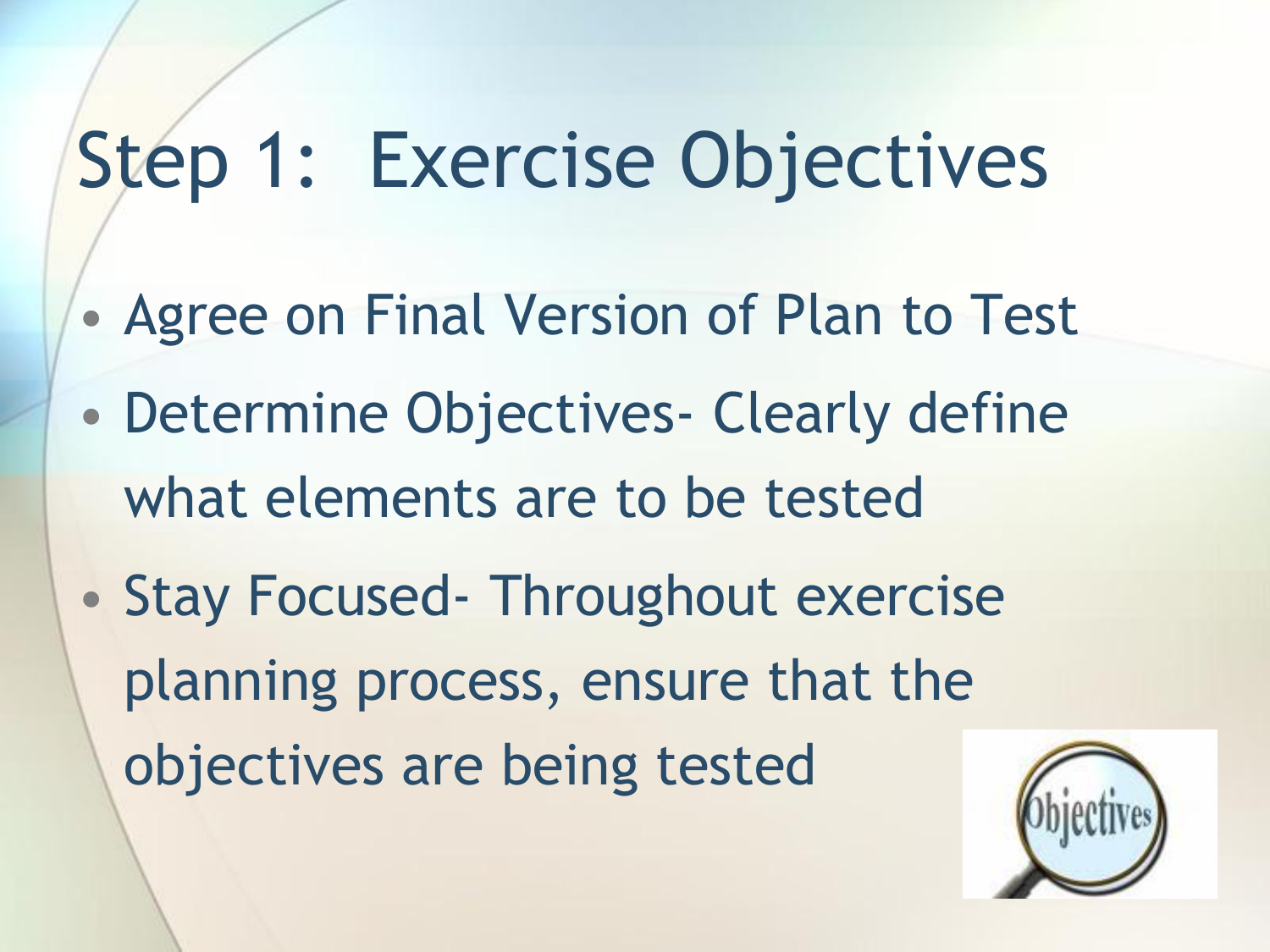#### Step 2: Determine Participants

- Based on objectives, who needs to be involved
- Send out Save the Date information to ensure appropriate participation

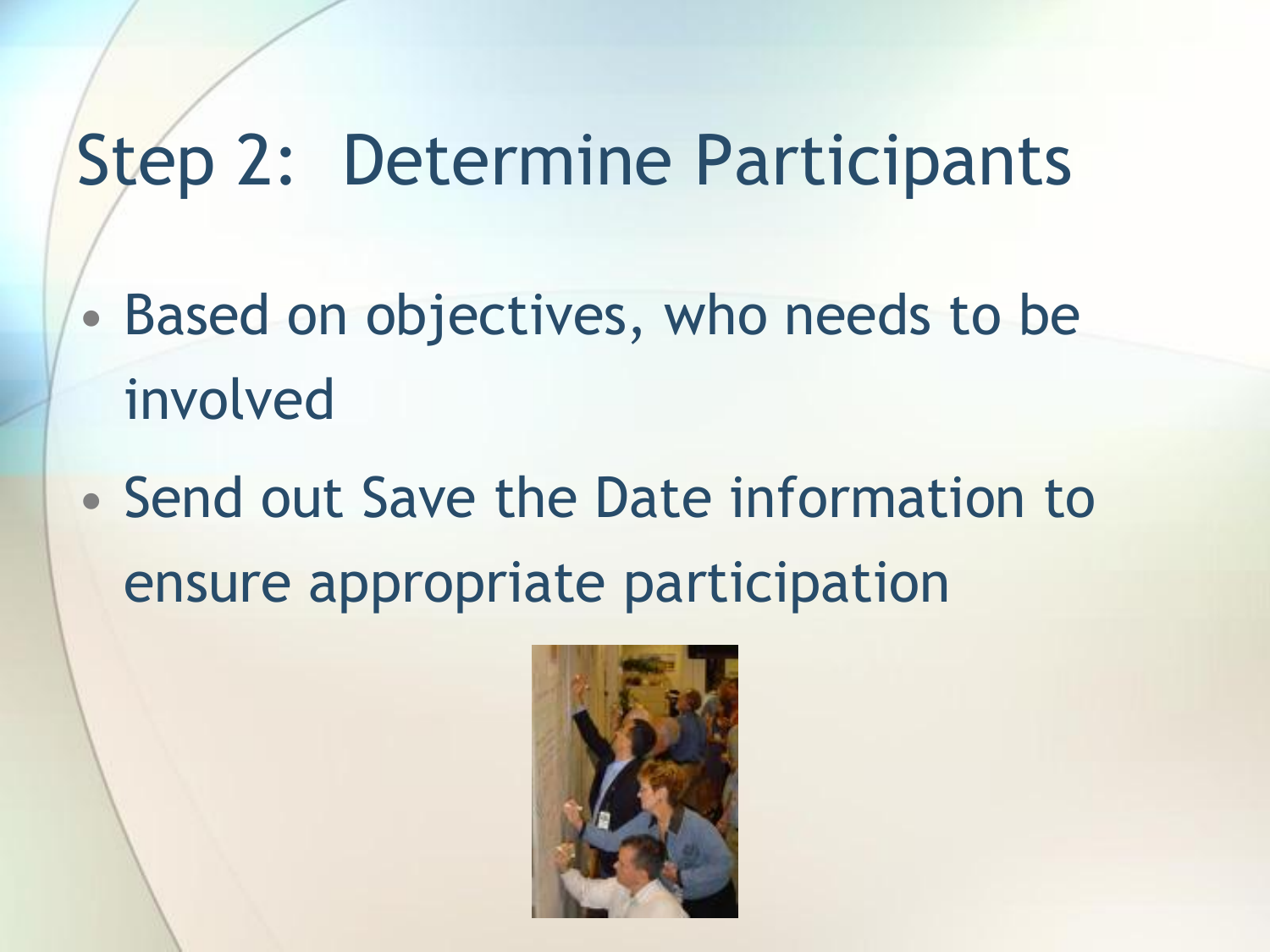# Step 3: Start Planning

- Make Planning Team Assignments
- Create ExPlan
- Create Injects/MSELs
- Draft Agenda



- Create Presentation for Exercise
- Create Participant Evaluation Form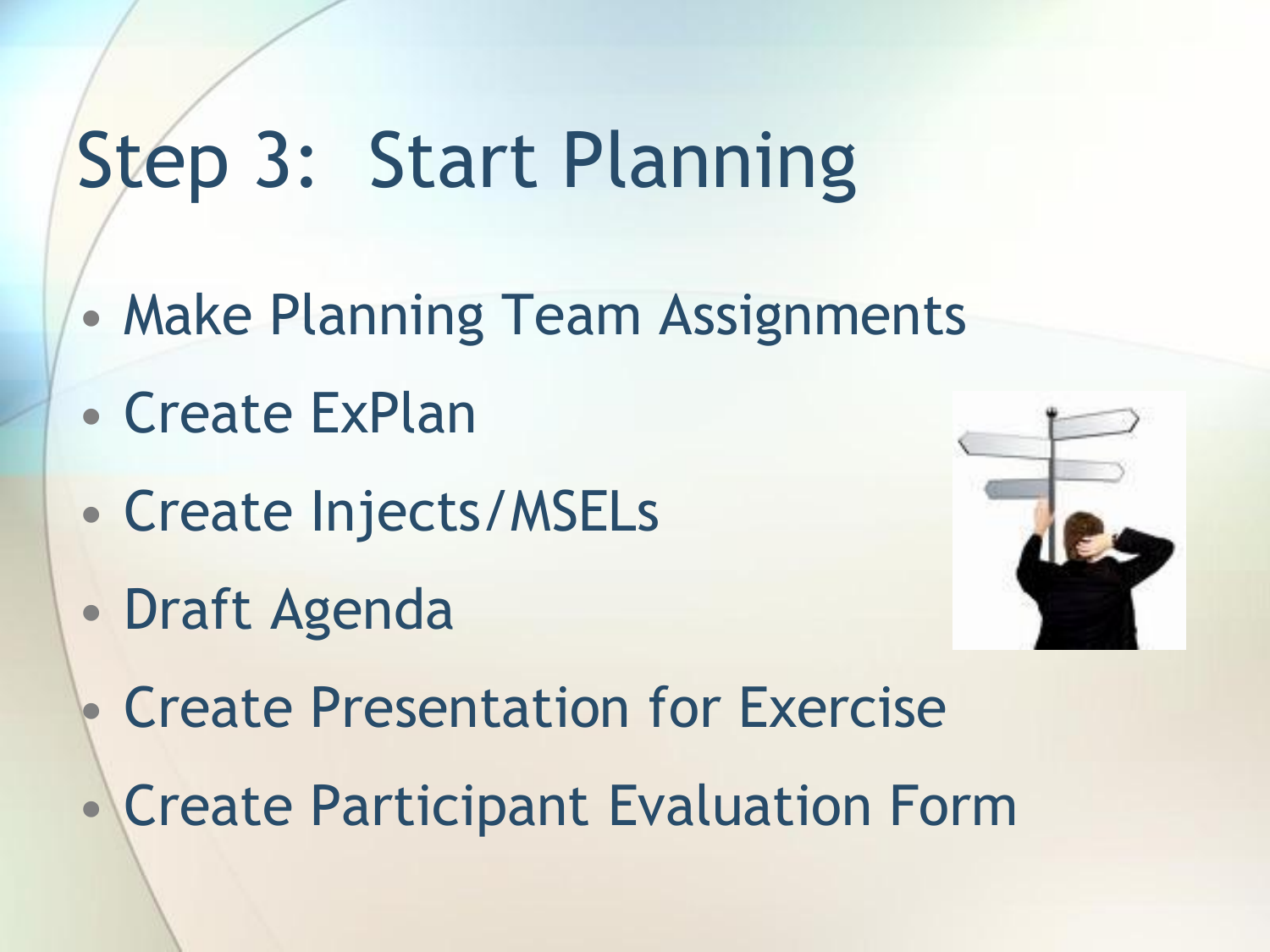# Step 4: Logistics

- Visit the facility to determine if it meets exercise needs
- Gather supplies for exercise (pens, paper, name tags, computers, markers, easels)

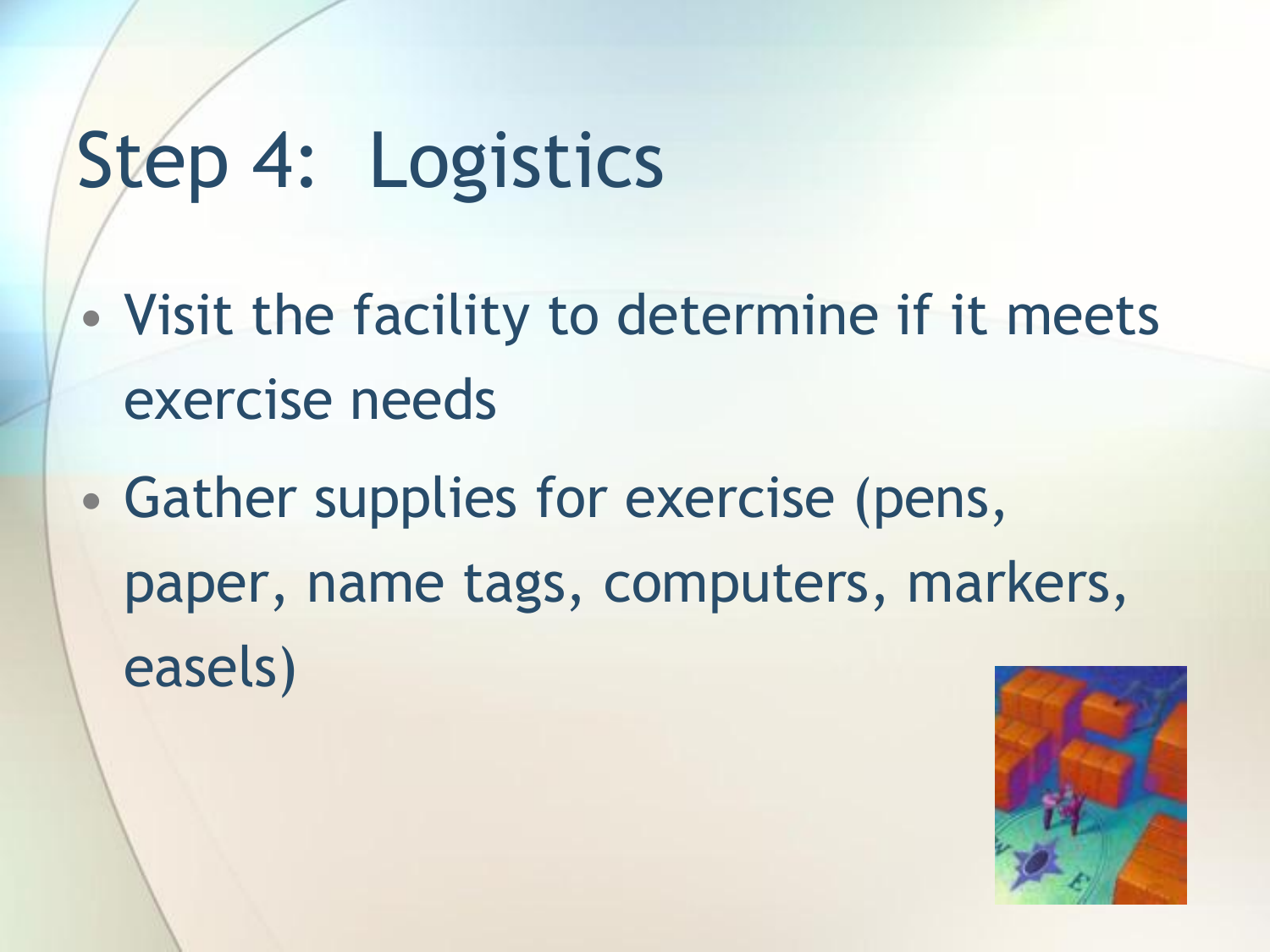### Step 5: Exercise Conduct

- Implement Exercise Plan
- Utilize Exercise Presentation
- Ensure Recorders are in Place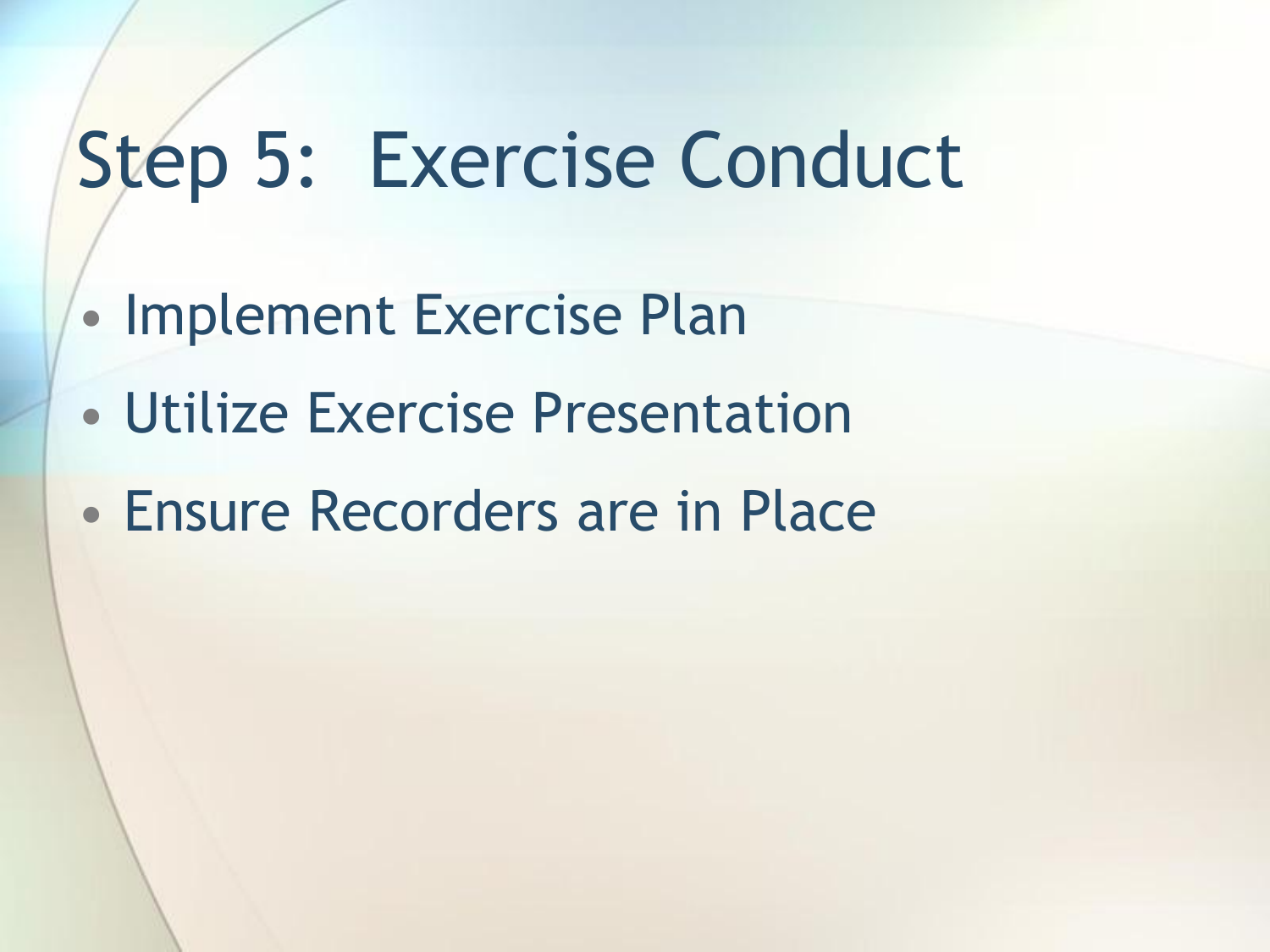# Step 6: Briefings

- Brief all Players
- Brief all Controllers
- Brief all Evaluators

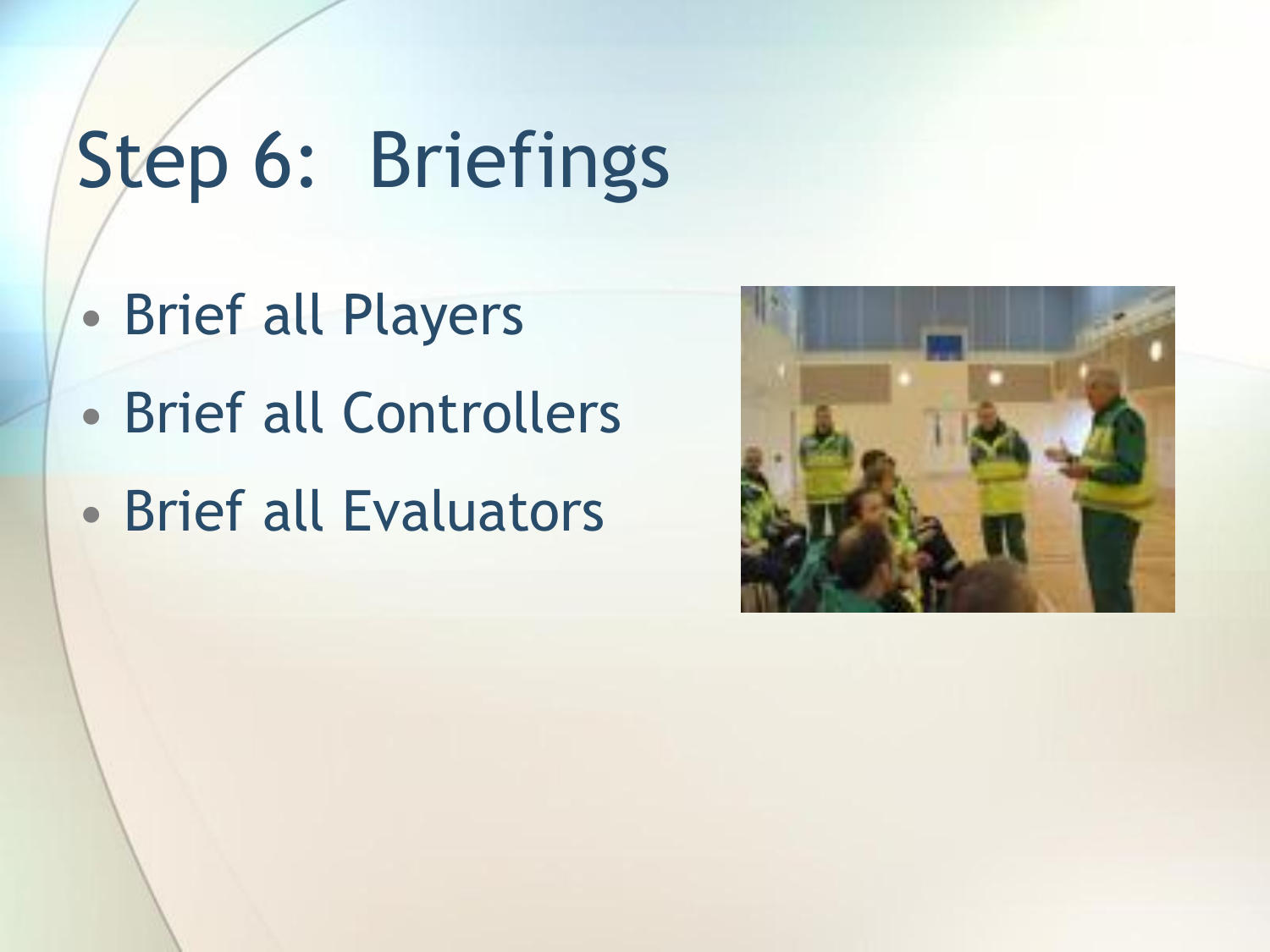# Step 7: After Action Process

- Gather comments from participants
- Develop the draft report
- Participant review, comment & validation of the draft
	- − Recognize/reconcile disagreements
- Final draft and review
- Actions, responsible offices, plans & procedures updated
- Final After Action Report released

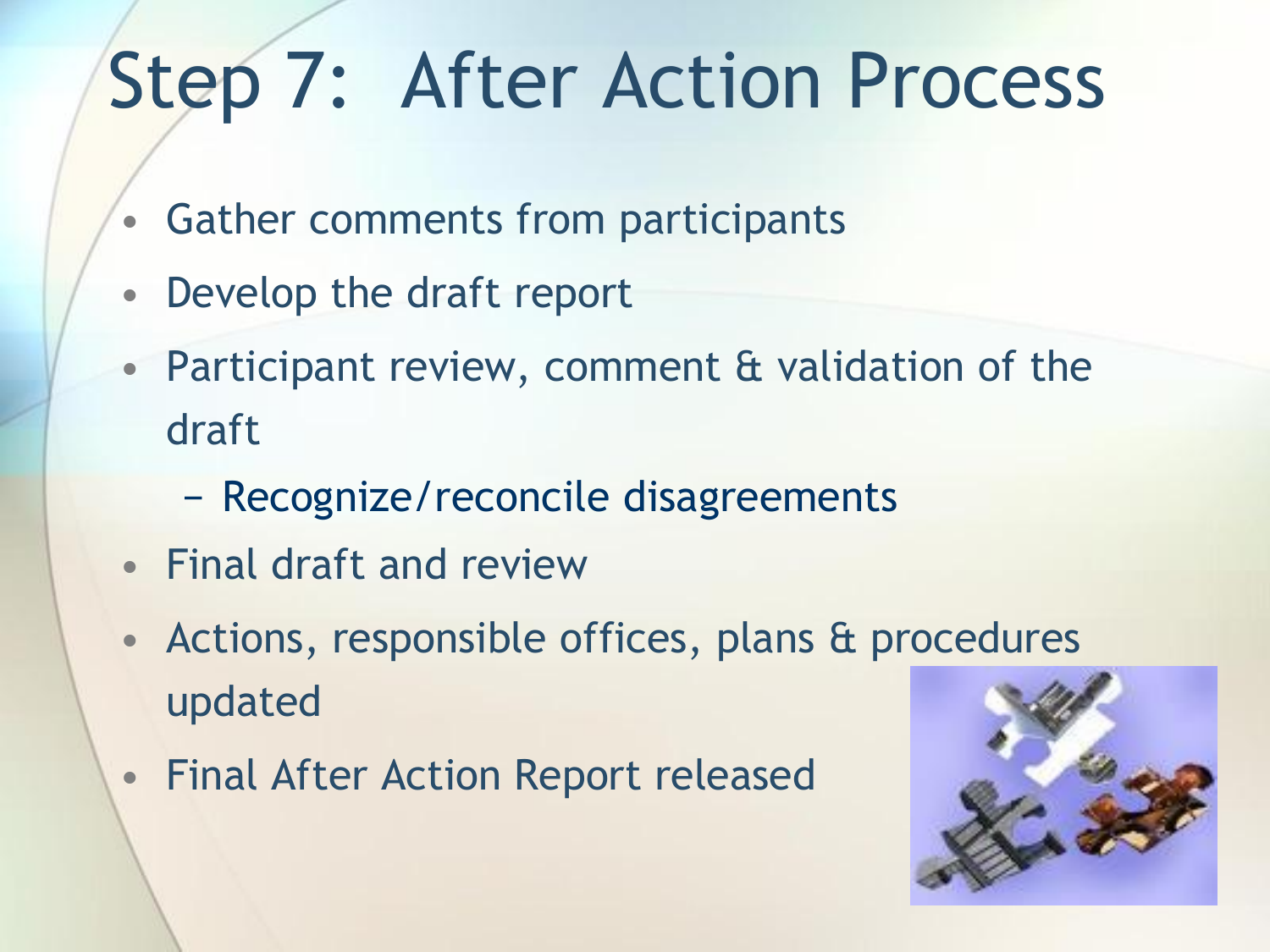# Quick Definitions



- Planning Team- Builds, organizes, and conducts the exercise based on a plan
- Players- Do not participate in planning! The exercise is designed to examine their responses to the injects
- Controllers- Control Exercise Play
	- Evaluators Assist in the evaluation of the exercise
- Recorders- Capture the exercise events and decisions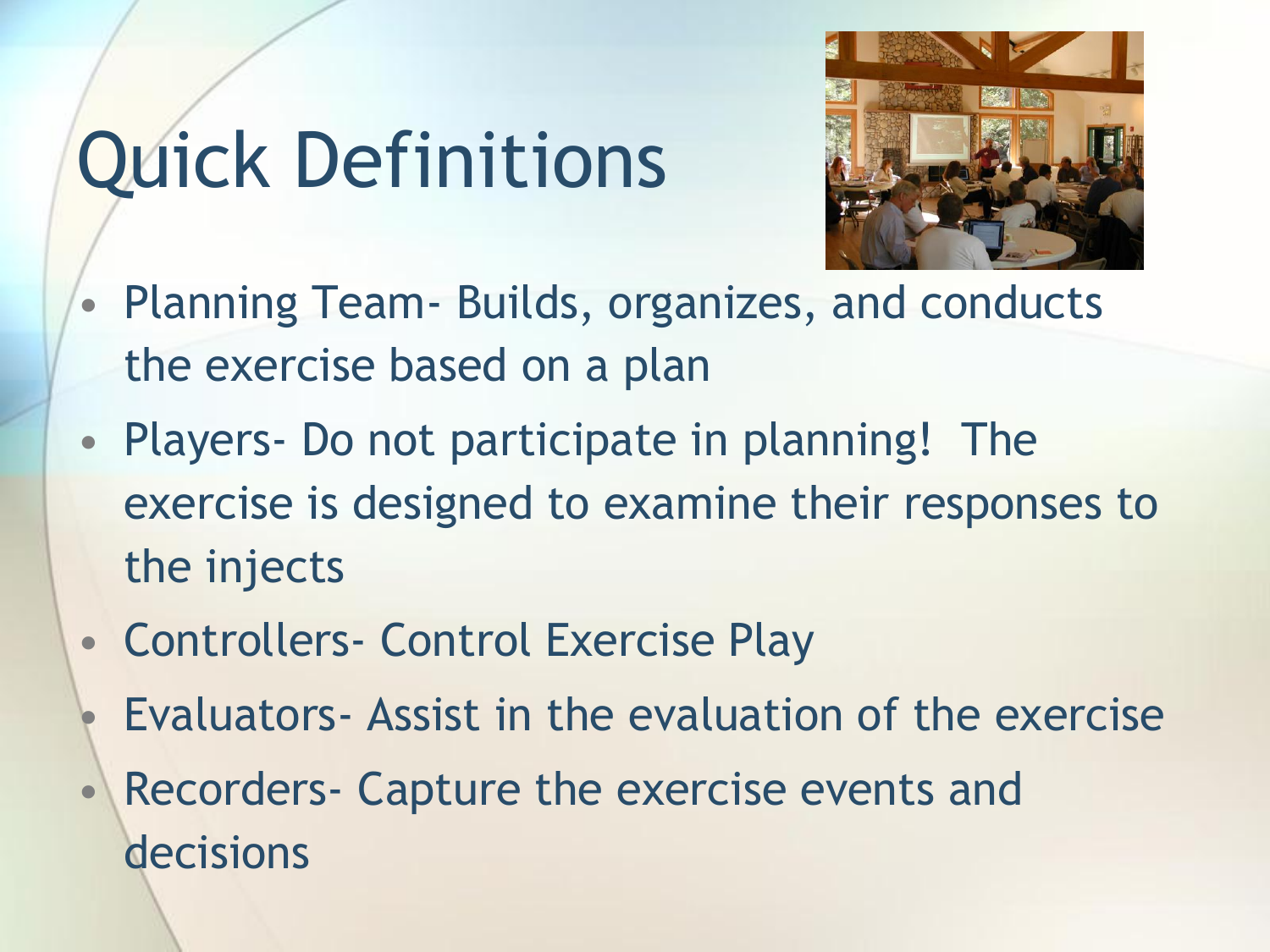## Quick Definitions



- Injects- Information provided to players that requires action or stimulates discussion
- MSEL- Master Scenario Events List- Compilation of all injects for the exercise
- EXPlan- Exercise Plan- Aids exercise planner in the design of an effective exercise. Enables participants to understand their roles.
	- AAR- After Action Report- Summarizes the exercise and learning points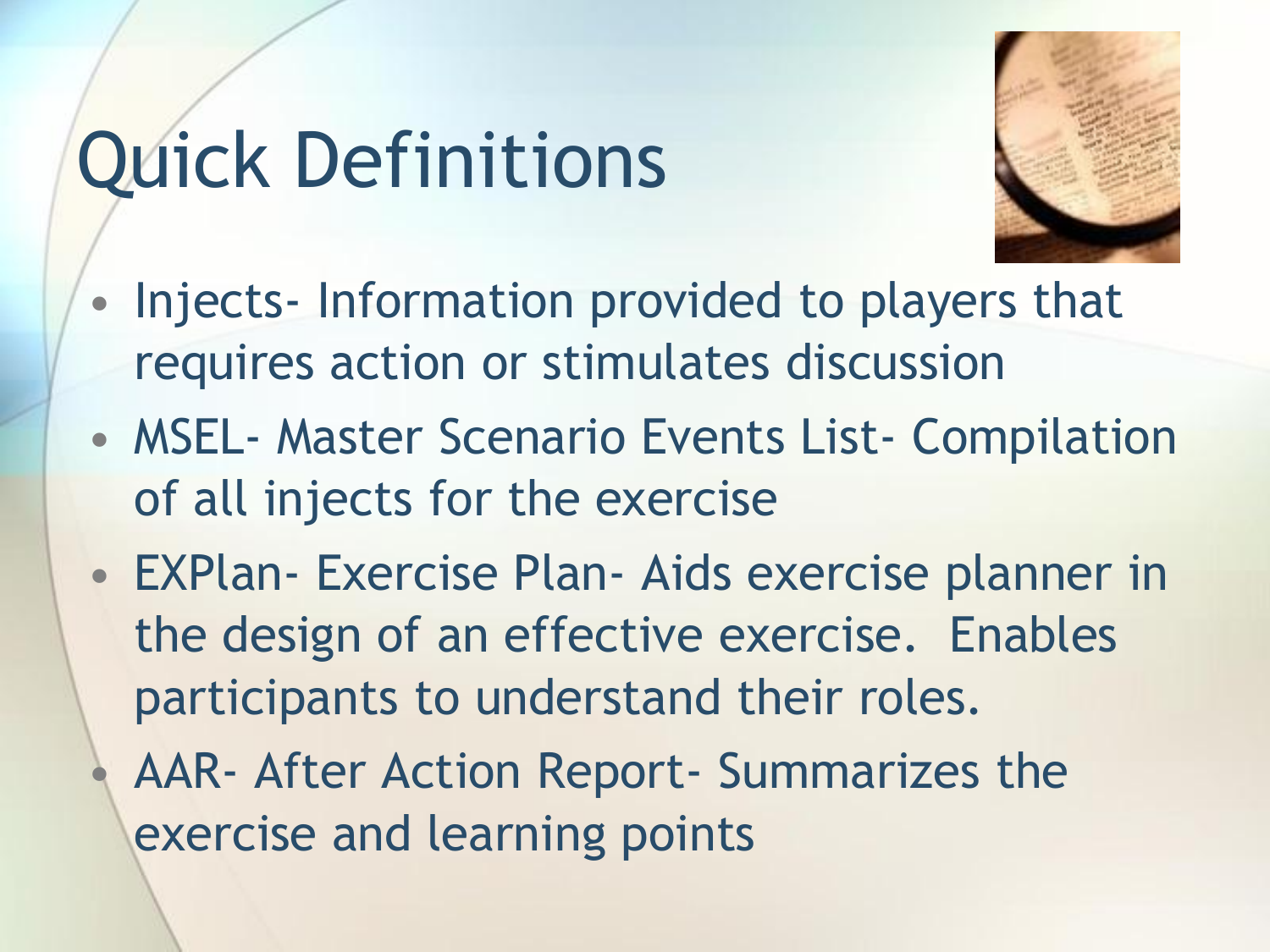# Quick Definitions



- Improvement Matrix Typically accompanies the AAR and clearly identifies issues identified during exercise.
- TTX- Table Top Exercise- Informal exercise designed to test a plan in a low-stress, learning environment
- Hot Wash- Gathering of participants after the exercise to review the findings/learning points.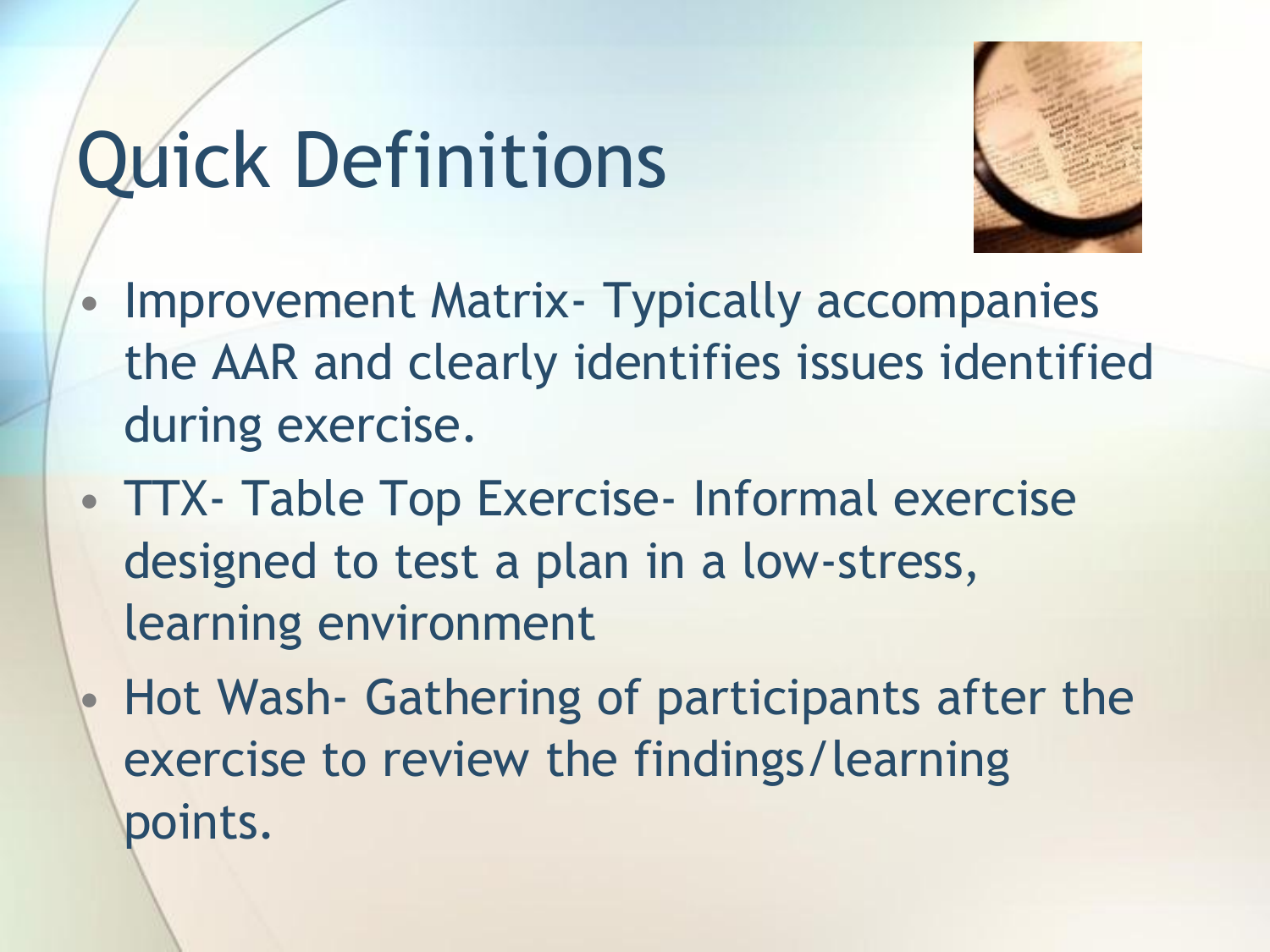### Additional Resources

#### • Additional Training

- − Emergency Management Institute; *Multi-Hazard Emergency Planning for Schools* (IS362 / E362)
- − FEMA Independent Study; [training.fema.gov/EMIWeb/IS/IS100SC.asp](http://training.fema.gov/EMIWeb/IS/IS100SC.asp)
- Emergency Response and Crisis Management Technical Assistance (TA) Center;<http://ercm.ed.gov/>
- − Emergency Management for Schools Web cast; [www.ConnectLive.com/events/edschoolsafety](http://www.connectlive.com/events/edschoolsafety)

#### **Grant Funding**

− [www.healthinschools.org/grants/alerts.asp](http://www.healthinschools.org/grants/alerts.asp)

#### **Other Resources**

- − U.S. Department of Education's Emergency Planning Web site; [www.ed.gov/emergencyplan](http://www.ed.gov/emergencyplan)
- **Lessons Learned; [www.llis.gov](http://www.llis.gov/)**